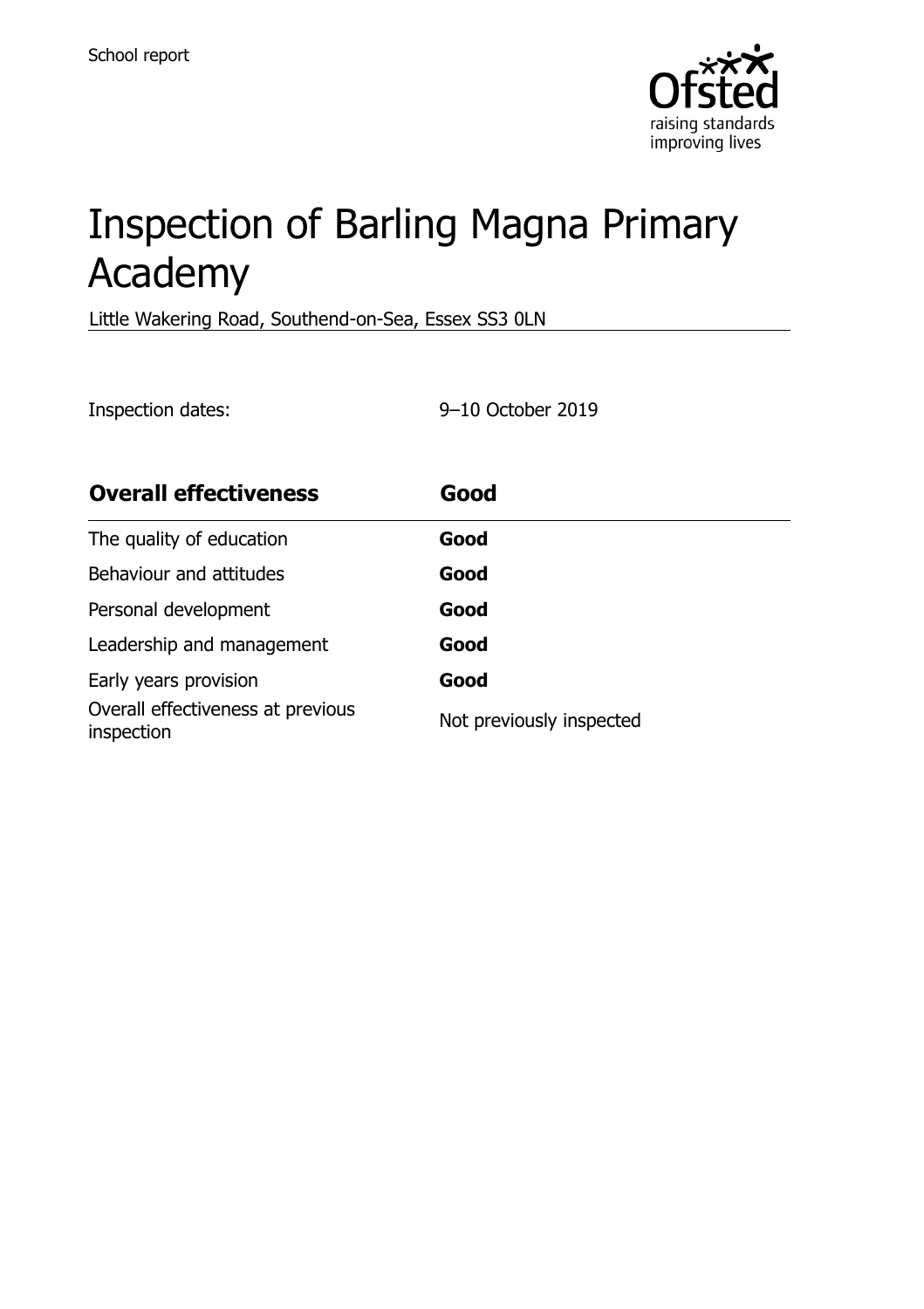

## **What is it like to attend this school?**

Pupils enjoy a calm and positive atmosphere for learning at this school. They get on very well together. Pupils respond well to teachers' high expectations of behaviour. School is a happy place where pupils can thrive. Leaders and staff have high expectations of what all pupils can do. Pupils achieve well across the curriculum, particularly so in reading, writing and mathematics.

The school's motto is 'caring, learning and achieving together'. The day-to-day life of the school reflects this well. Comments from parents included, 'This is a lovely school with a small village feel.'

Pupils say they feel safe at school. Bullying is rare. Pupils know there are caring adults they can turn to if they are sad. Pupils attend well and enjoy the extensive variety of subjects that they learn.

Pupils say school is fun. They join lots of different clubs. They experience exciting outings, including to the theatre and the planetarium.

Leaders know what needs to improve. Teachers need to provide pupils with ways to check the meaning of some difficult words they learn to spell. New subject leads need time to further develop teachers' knowledge so they are equally skilled and confident in all subjects as they are in English, mathematics, science and computing.

### **What does the school do well and what does it need to do better?**

The quality of education has improved markedly since the appointment of the new head of school. Leaders, well supported by the trust, have embedded a culture of high expectations. Pupils' achievement and behaviour has improved markedly as a result. Leaders make good use of external support. The routines which teachers establish ensure that pupils know what the rules are and how to behave.

Pupils' attitudes to learning are positive. They maintain a high level of concentration in lessons. Pupils commit to their learning and this helps them to learn well. Teachers have a strong focus on high expectations for the quality of work pupils do.

All subjects have clear plans, which meet the demands of the national curriculum. Teachers plan topics in a logical order. Subject leaders develop their expertise by working with colleagues across the trust. In some subjects, such as geography, subject leaders still need time to identify what further support teachers might need to help pupils learn even more effectively.

Teaching reading has a high priority. All children read every day. Staff are well trained to deliver high-quality phonics sessions, so that younger pupils learn to read as quickly as possible. Those who fall behind are speedily identified and receive the right support to help them catch up.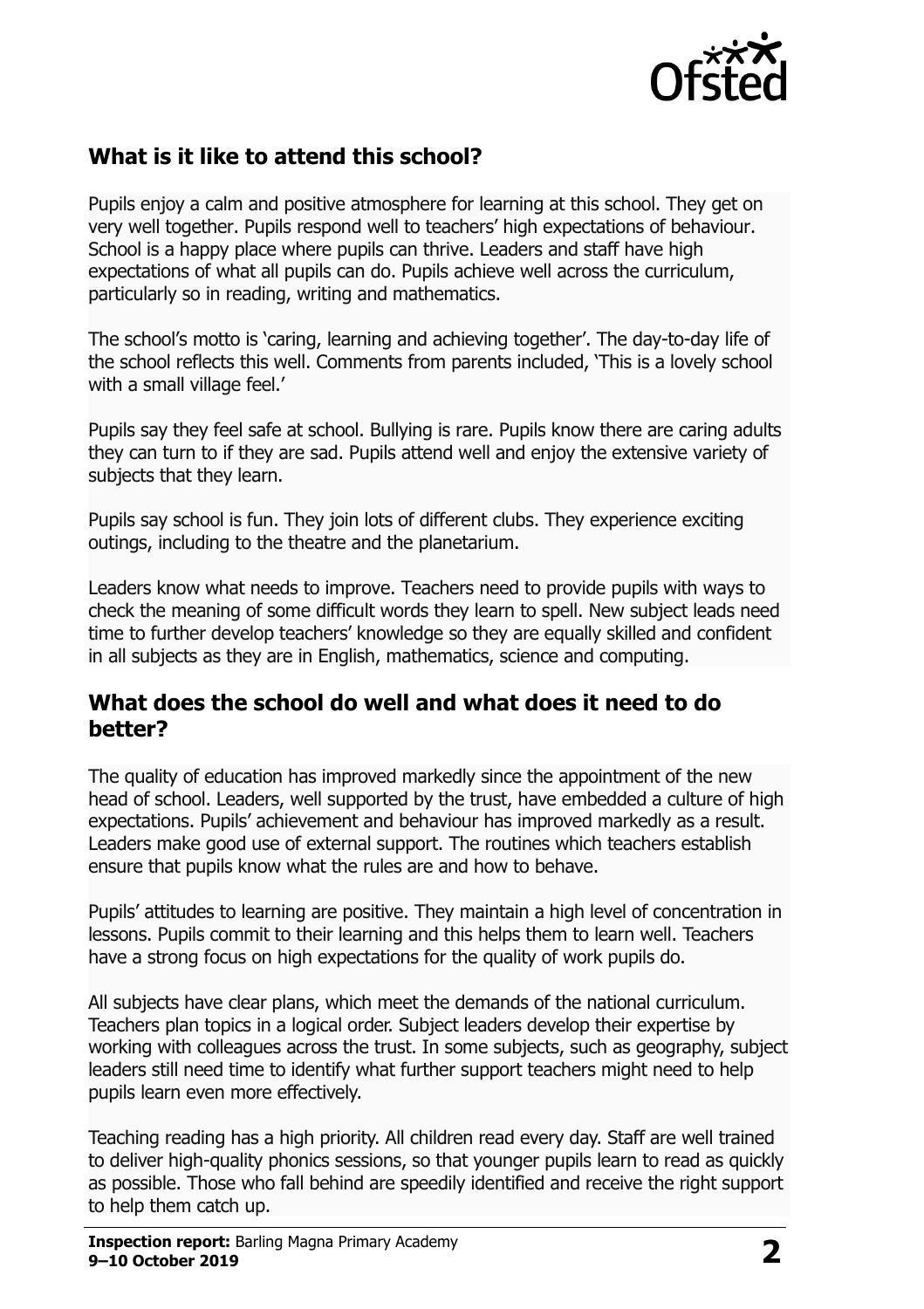

Leaders have focused on 'getting the basics right'. Spelling is an important part of this. Pupils' work shows that this focus has been successful. Pupils learn to spell an ambitious range of words. However, teachers need to equip all pupils with the skills and strategies to check for themselves what unfamiliar words mean.

Teachers ensure that pupils have a good understanding of mathematics knowledge and skills. Pupils use this knowledge well across the curriculum. Teachers deal with pupils' misconceptions skilfully and swiftly.

Leaders involve parents well in school life. For example, through 'family Friday', when parents visit the Reception class and join in with learning activities.

Pupils learn about other religions and cultures and understand the need for tolerance and kindness. They vote to choose pupils who take up leadership roles. This helps them to understand the concept of democracy.

The school provides good support for pupils with special educational needs and/or disabilities. Teachers adapt work to meet pupils' needs. Staff are ambitious for what pupils can achieve.

In the early years, children receive good care. The indoor and outdoor areas provide a varied range of opportunities to develop children's social and physical skills. There is a strong focus on developing early language and phonics knowledge. Children enjoy story time and join in by acting out the characters. They are well prepared for learning in Year 1.

Trustees know the school well. They challenge and support school leaders to ensure that the school is managed effectively.

## **Safeguarding**

The arrangements for safeguarding are effective.

Leaders have established a vigilant and caring ethos in the school. Staff receive regular and appropriate training. They can recognise the signs that a pupil is at risk of harm. Staff are confident to report any concerns. Leaders follow up concerns rigorously and swiftly. Leaders accurately record concerns and actions taken. They seek support from external agencies when required so that pupils get the help that they need.

Pupils learn to keep themselves safe, including when working online. Leaders know the risks that exist in the local area. Pupils learn about these risks through assemblies and special lessons.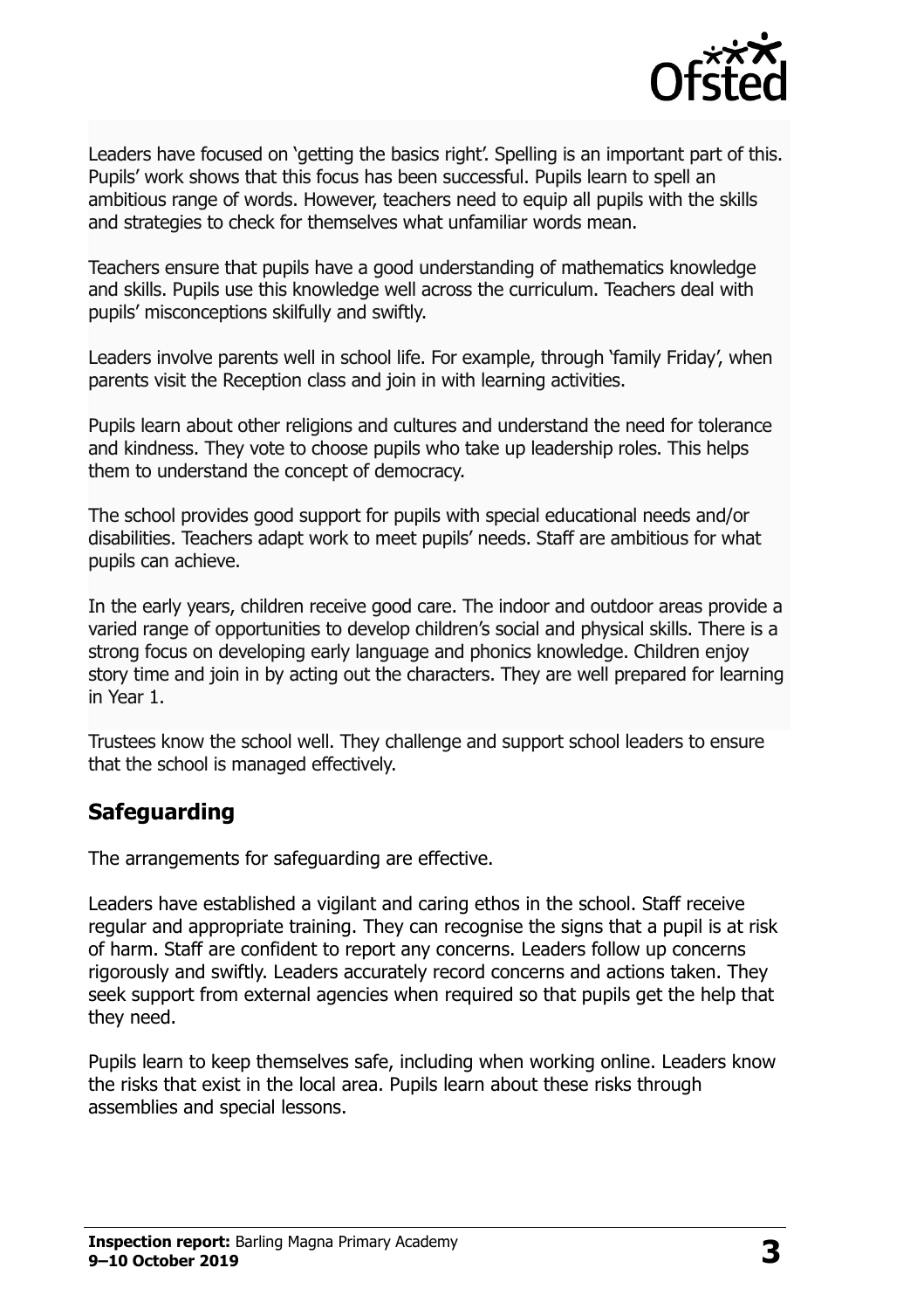

# **What does the school need to do to improve?**

# **(Information for the school and appropriate authority)**

- School leaders have thought carefully about the support that teachers need to teach different subjects well. This has had a very positive impact on pupils' learning, particularly in English, mathematics, science and computing. Since new curriculum plans have been introduced, leaders have not yet evaluated whether teachers need support and professional development to improve further their teaching in other subjects. All subject leaders need to evaluate whether all teachers are equally effective in supporting pupils' learning across the whole curriculum.
- Leaders are determined that pupils are exposed to a wide range of ambitious vocabulary so that pupils can access challenging texts. Occasionally, pupils have difficulty in understanding some harder words they come across, for example when practising spellings. Teachers need to provide pupils with strategies and skills so that all pupils can check the meanings of unfamiliar words for themselves.

#### **How can I feed back my views?**

You can use [Ofsted Parent View](http://parentview.ofsted.gov.uk/) to give Ofsted your opinion on your child's school, or to find out what other parents and carers think. We use Ofsted Parent View information when deciding which schools to inspect, when to inspect them and as part of their inspection.

The Department for Education has further quidance on how to complain about a school.

If you're not happy with the inspection or the report, you can [complain to Ofsted.](http://www.gov.uk/complain-ofsted-report)

#### **Further information**

You can search for [published performance information](http://www.compare-school-performance.service.gov.uk/) about the school.

In the report, '[disadvantaged pupils](http://www.gov.uk/guidance/pupil-premium-information-for-schools-and-alternative-provision-settings)' refers to those pupils who attract government pupil premium funding: pupils claiming free school meals at any point in the last six years and pupils in care or who left care through adoption or another formal route.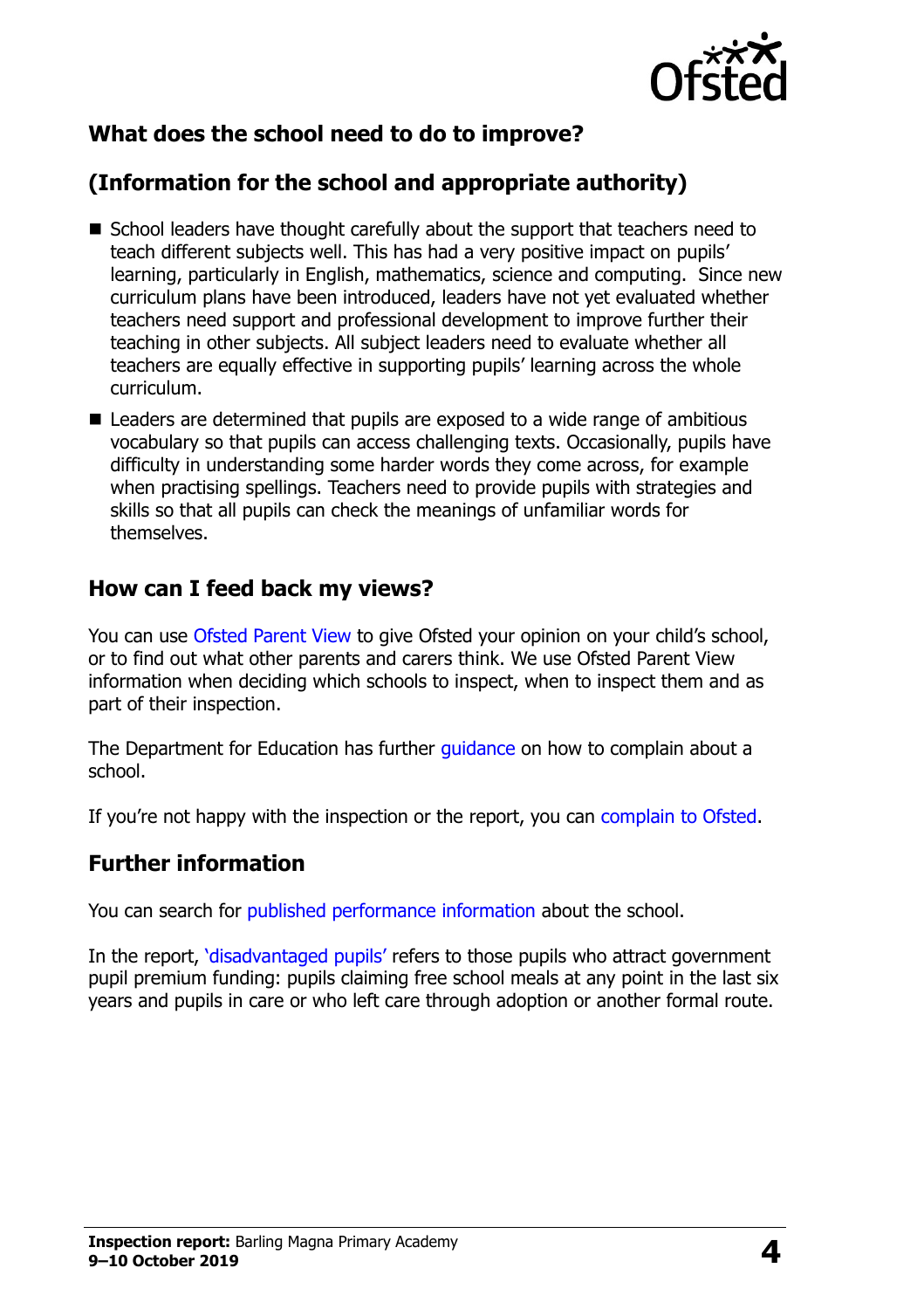

## **School details**

| Unique reference number             | 143948                                                                 |
|-------------------------------------|------------------------------------------------------------------------|
| <b>Local authority</b>              | <b>Essex</b>                                                           |
| <b>Inspection number</b>            | 10112151                                                               |
| <b>Type of school</b>               | Primary                                                                |
| <b>School category</b>              | Academy sponsor-led                                                    |
| Age range of pupils                 | 4 to 11                                                                |
| <b>Gender of pupils</b>             | Mixed                                                                  |
|                                     |                                                                        |
| Number of pupils on the school roll | 143                                                                    |
| <b>Appropriate authority</b>        | Board of trustees                                                      |
| <b>Chair of trust</b>               | Daniel Smith                                                           |
| <b>Headteacher</b>                  | Hayley O'Dea (Executive Headteacher),<br>Susan Clarke (Head of School) |
| Website                             | www.barlingmagna.essex.sch.uk/essex/p<br>rimary/barlingmagna           |

## **Information about this school**

- The school is a member of The Brickfields Multi-Academy Trust. The school became a sponsored academy in February 2017. The head of school was appointed in February 2017. It is a smaller-than-average-sized primary school. The very large majority of pupils are of White British heritage.
- The predecessor school, called Barling Magna Community Primary School, was judged to be inadequate in June 2016.

## **Information about this inspection**

We carried out this inspection under section 5 of the Education Act 2005.

- Inspectors held meetings with the head of school, the executive headteacher, the deputy headteacher, the special educational needs coordinator and other members of staff.
- A meeting was held with two trustees, one of whom is the chair of trustees.
- Inspectors observed pupils' behaviour around the school, including at break and lunchtimes. Inspectors also spoke to two groups of pupils and spoke to pupils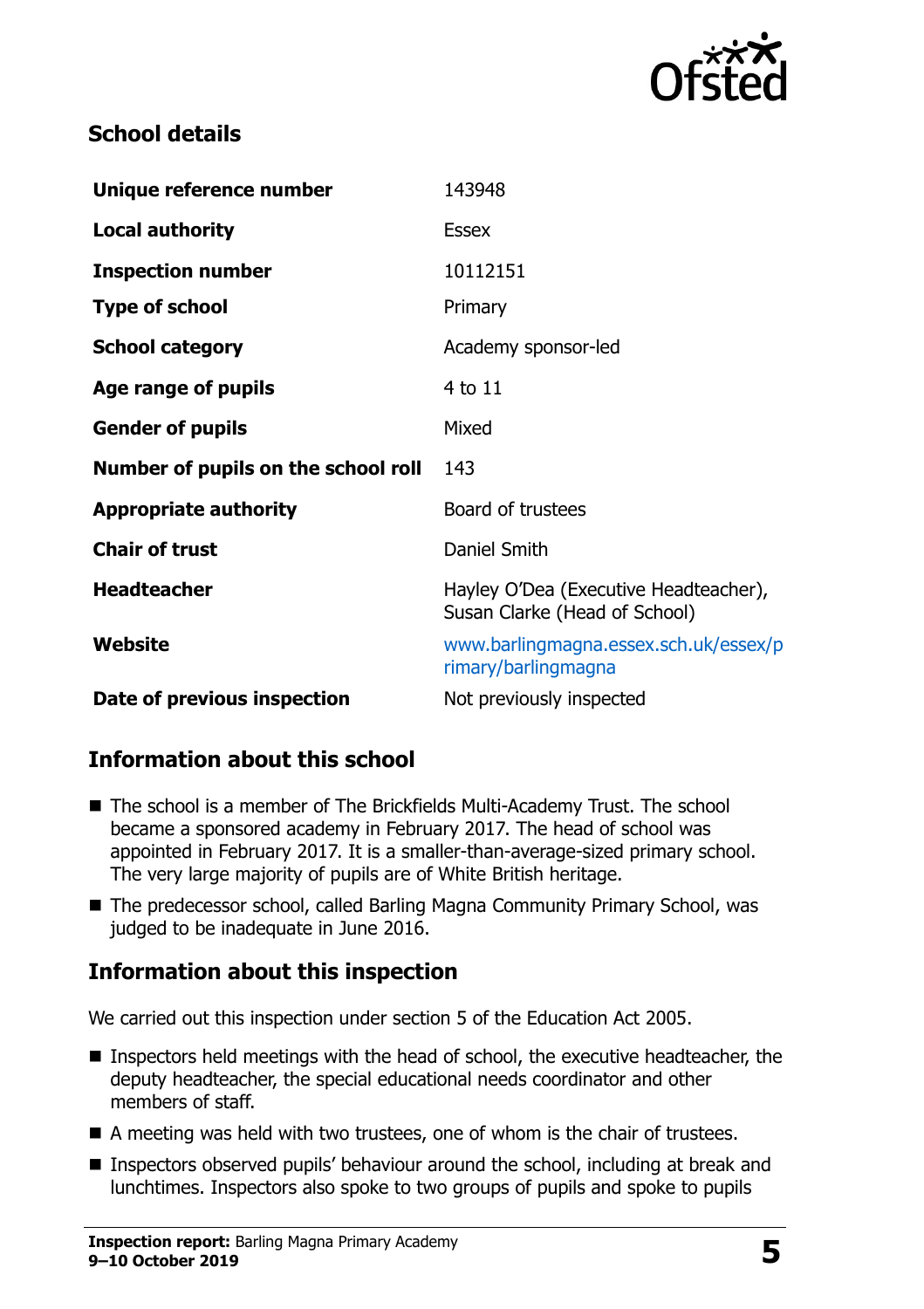

when visiting lessons to gather their views on the school.

- The school's records of safeguarding checks were reviewed, including the single central record. We spoke to pupils about how they keep themselves safe and whether there was any bullying in school. An inspector held a meeting with the designated lead for safeguarding. Inspectors spoke to staff to ascertain their understanding of their safeguarding duties.
- Both inspectors talked to parents at the end of school on the first day of the inspection.
- An inspector met with staff to ask about their well-being and workload. Fourteen responses to the staff survey were considered along with 23 responses to the pupil survey.
- Inspectors took into account the 31 responses to Ofsted's online survey, Parent View, along with 31 free-text responses.
- The inspection focused on reading, mathematics, computing and science. We visited lessons, spoke to subject leaders, spoke to pupils and teachers, and reviewed pupils' work.
- **Inspectors also reviewed other areas of the curriculum and the school's plans for** pupils' wider personal development.

#### **Inspection team**

Kay Leach, lead inspector **CEA** Ofsted Inspector

Russell Ayling **Canadian Control Control Control Control Control Control Control Control Control Control Control Control Control Control Control Control Control Control Control Control Control Control Control Control Contr**